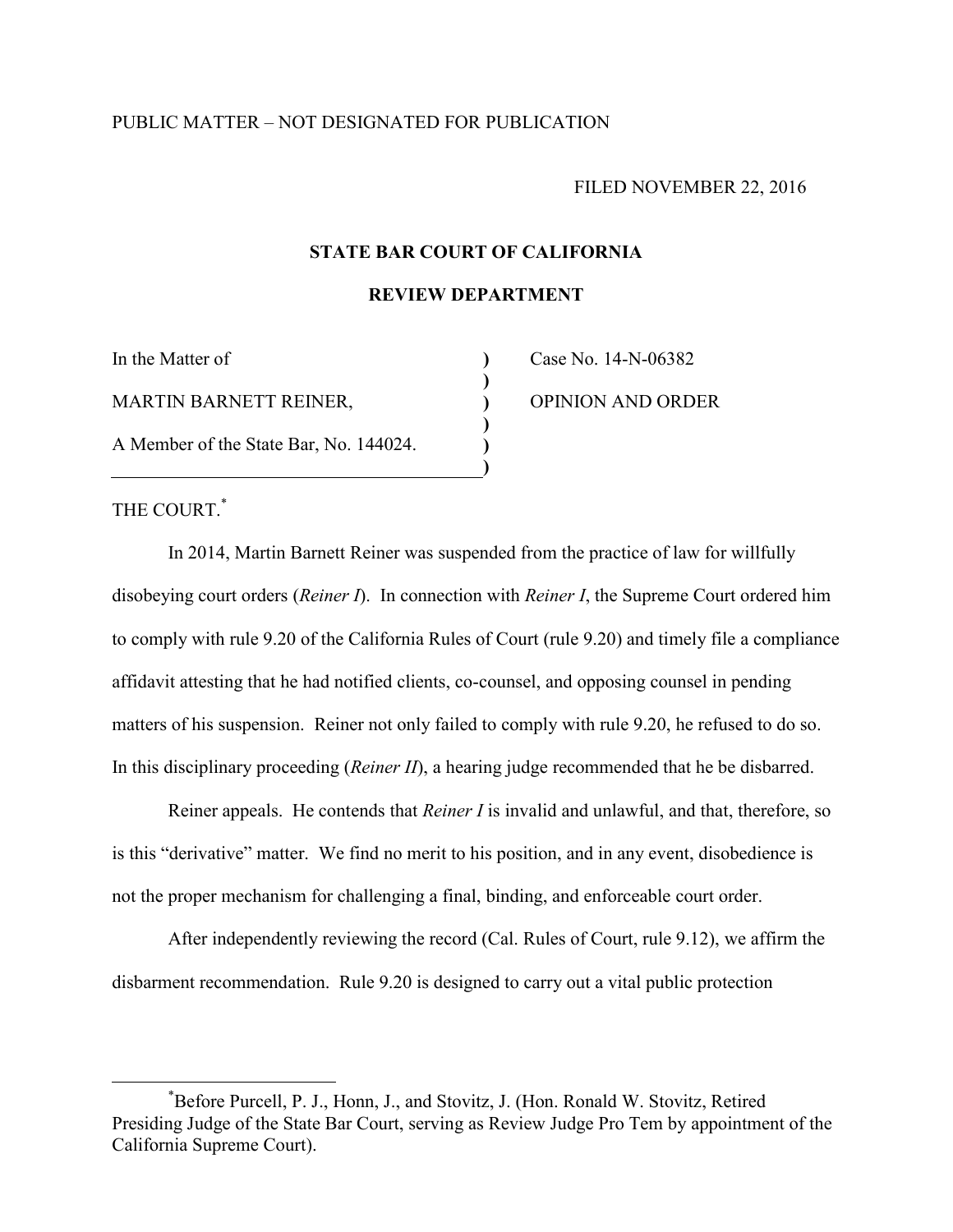function, and its violation calls for serious sanctions. In addition, *Reiner I* involved willful disobedience of court orders, as does *Reiner II*. This repetition of misconduct, along with Reiner's refusal to acknowledge wrongdoing, evidences an indifference toward rectification and an inability or unwillingness to conform to ethical responsibilities required of members of the Bar. Disbarment is therefore necessary to protect the public, the courts, and the legal profession.

## **I. SIGNIFICANT PROCEDURAL HISTORY**

On February 19, 2015, the State Bar's Office of the Chief Trial Counsel (OCTC) filed a Notice of Disciplinary Charges (NDC) alleging that Reiner failed to file a compliance affidavit as required by rule 9.20(c) and the Supreme Court's September 10, 2014 order. On March 11, 2015, Reiner filed a response. After a one-day trial, the hearing judge issued her decision on August 14, 2015. She found Reiner culpable as charged and recommended disbarment.

#### **II. FACTS**

Reiner was admitted to practice law in California on December 11, 1989. On March 19, 2014, we issued our opinion in *Reiner I*, finding him culpable of disobeying three court orders issued by workers' compensation administrative law judges. We recommended that Reiner be suspended for two years, execution stayed, and that he be placed on probation for two years on conditions including six months' actual suspension and payment of certain sanctions, attorney fees, and costs.

On September 10, 2014, the Supreme Court issued an order imposing the recommended discipline. The order also required Reiner to comply with rule 9.20 and warned that "[f]ailure to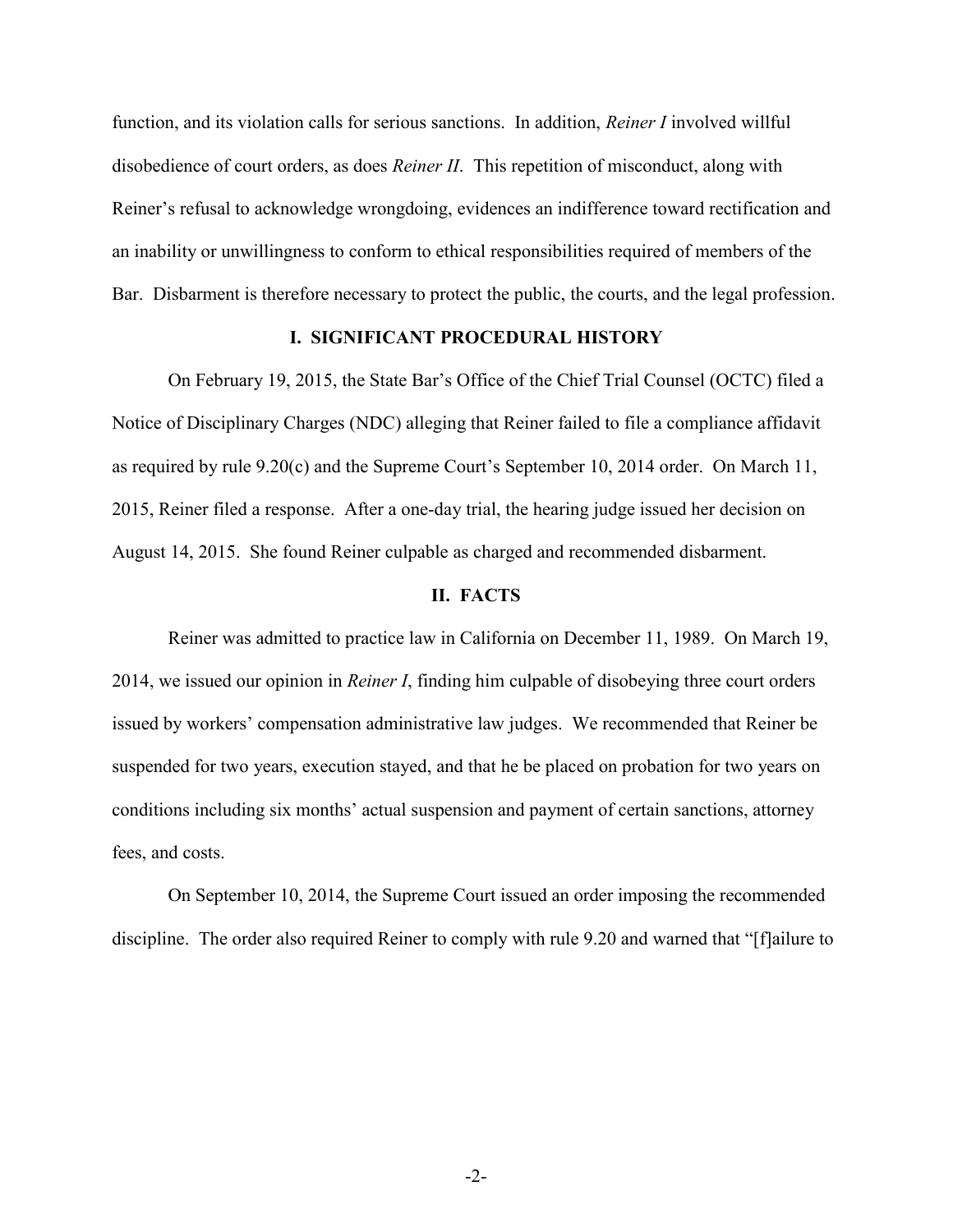do so may result in disbarment or suspension."<sup>[1](#page-2-0)</sup> Pursuant to California Rules of Court, rule 9.18(a), the Supreme Court order in *Reiner I* became effective on October 10, 2014.

Reiner was served with a copy of the order at his official membership address, and he testified that he received it. On September 24, 2014, the State Bar's Office of Probation (Probation) sent Reiner a letter reminding him that November 19, 2014 was the deadline to submit his rule 9.20 compliance affidavit. Reiner did not respond or timely submit the affidavit.

On November 21, 2014, Probation notified Reiner by letter and email that his affidavit was overdue and that he should file it immediately. Three days later, Reiner replied to the email. He stated that he intended to submit a response by November 26, 2014, at the latest. However, Reiner did not do so. Instead, on December 1, 2014, he emailed Probation and asserted that the State Bar Court disciplinary proceedings and the Supreme Court's suspension order were invalid and unconstitutional. On December 17, 2014, Probation sent Reiner yet another overdue reminder.

To date, Reiner has not submitted his rule 9.20 compliance affidavit.

<span id="page-2-0"></span> $\overline{a}$ 

#### **III. CULPABILITY**

The hearing judge found Reiner culpable of violating rule  $9.20(c)$  $9.20(c)$  $9.20(c)$ .<sup>2</sup> We agree and affirm. His failure to comply with rule 9.20 was clearly willful—in fact, purposeful. He freely admits that despite notice and reminders he chose not to file the required compliance affidavit.

<sup>1</sup> Supreme Court Case No. S218700; State Bar Court Case Nos. 09-O-10207, 10-O-08540. We take judicial notice of the Supreme Court's docket in S218700: http://appellatecases. courtinfo.ca.gov/search/case/dockets.cfm?dist=0&doc\_id=2077416&doc\_no=S218700, and note that Reiner sought review of the disciplinary recommendation on May 19, 2014, which the Supreme Court denied on September 10, 2014—the same day it issued the suspension order. (Rules Proc. of State Bar, rule 5.156(B) [Review Department may take judicial notice of Supreme Court decisions and orders arising out of any State Bar Court proceeding involving party who is subject of proceeding under review]; Evid. Code, § 452, subd. (d).)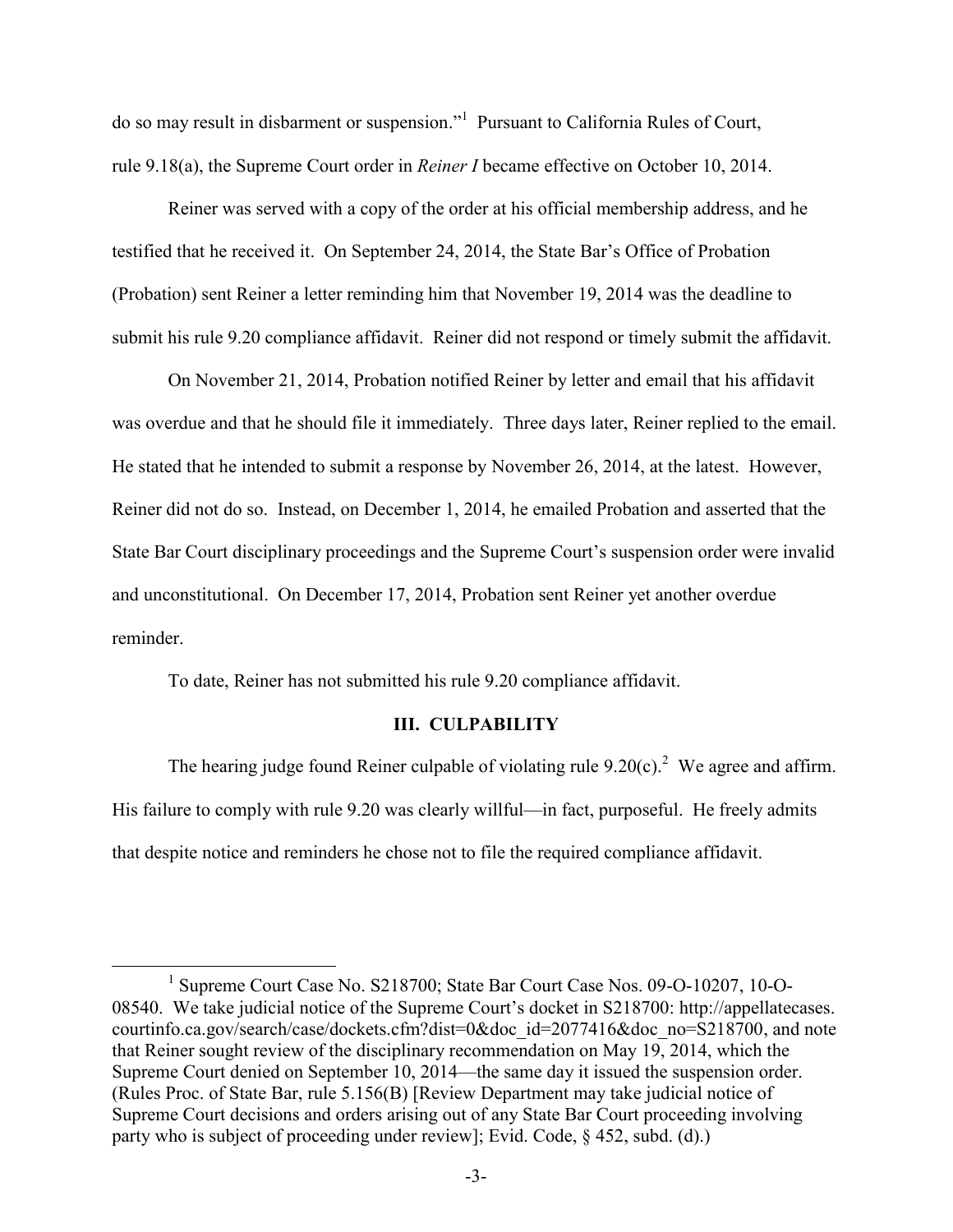Reiner contends his non-compliance is justified because he believes the Supreme Court's order in *Reiner I* is invalid and unlawful. He claims that he was "fully exonerated" of the underlying charges in *Reiner I*, and that, accordingly, this "derivative" matter must be dismissed.

We reject his attempt to collaterally attack the Supreme Court's prior imposition of discipline—it is long since final and binding (*In re Rose* (2000) 22 Cal.4th 430, 441-442), and we are without authority to set aside an order of the Supreme Court. (Cal. Rules of Court, rule 9.10; *In re Applicant B* (Review Dept. 2004) 4 Cal. State Bar Ct. Rptr. 731, 733.)

Moreover, "[r]egardless of [Reiner's] belief that the order was issued in error, he was obligated to obey [it] unless he took steps to have it modified or vacated." (*In the Matter of Klein* (Review Dept. 1994) 3 Cal. State Bar. Ct. Rptr. 1, 9, fn. omitted; see also *In the Matter of Boyne* (Review Dept. 1993) 2 Cal. State Bar Ct. Rptr. 389, 403-404].) If Reiner wanted to seek review of *Reiner I*, the appropriate avenue of relief was with the United States Supreme Court. (*McKay v. Nesbett* (9th Cir. 1969) 412 F.2d 846, 846 ["orders of a state court relating to the admission, discipline, and disbarment of members of its bar may be reviewed only by the Supreme Court of the United States on certiorari to the state court"].) The record does not indicate whether Reiner sought such review, but his time to do so has since expired, and *Reiner I* is now final and unchallengeable. (*Maltaman v. State Bar* (1987) 43 Cal.3d 924, 952 ["no plausible belief in the right to ignore final, unchallengeable orders one personally considers invalid"].)

 $\overline{a}$ 

<sup>&</sup>lt;sup>2</sup> Rule 9.20(c) provides: "Within such time as the order may prescribe after the effective date of the member's . . . suspension, . . . the member must file with the Clerk of the State Bar Court an affidavit showing that he . . . has fully complied with the provisions of the order entered under this rule [including notifying all clients, co-counsel, and opposing counsel of the suspension; delivering to all clients in pending matters any papers or other property to which the clients are entitled; and refunding any part of fees paid that have not been earned]. The affidavit must also specify an address where communications may be directed to the ... suspended ... member."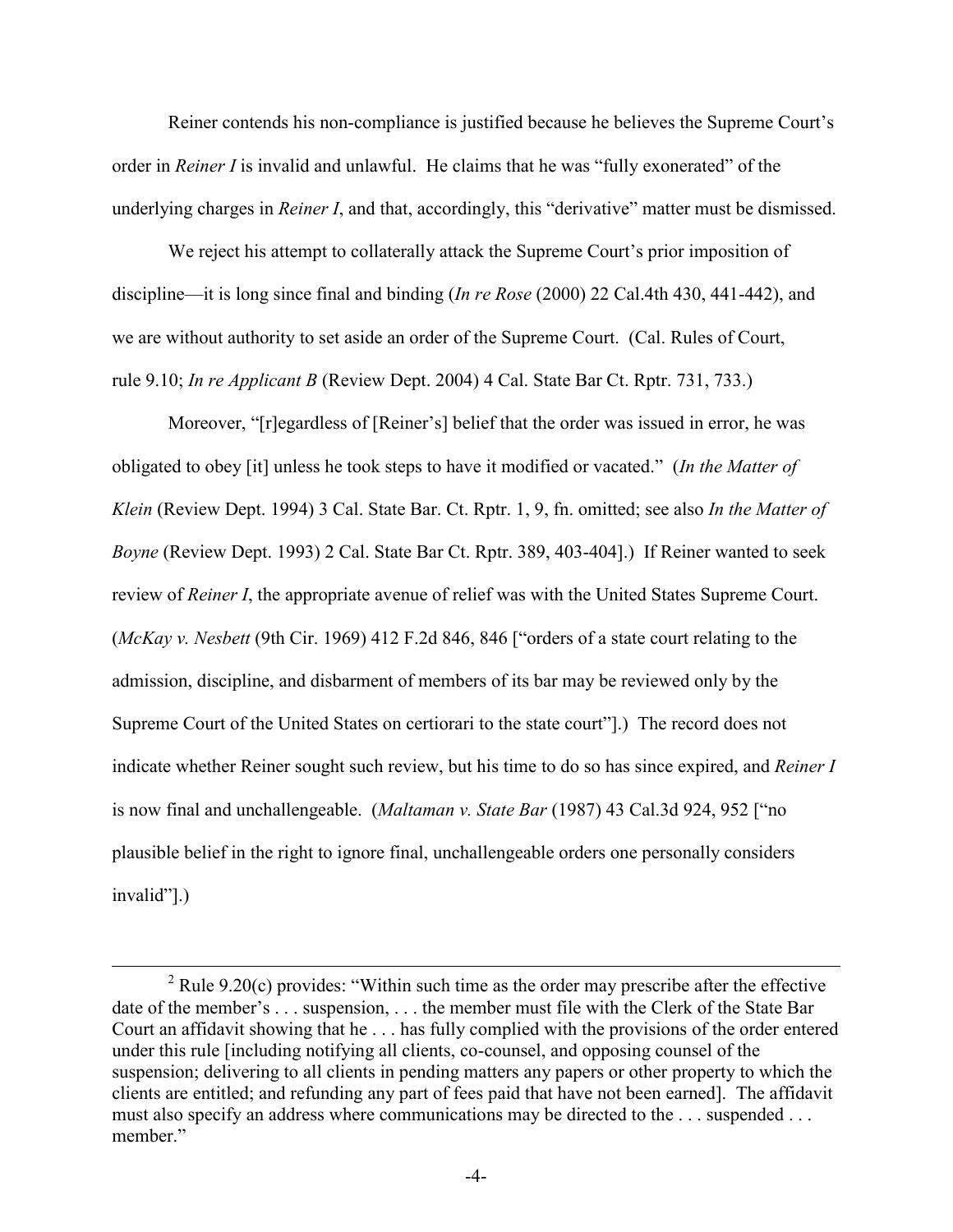Moreover, Reiner's reliance on federal authority (*Standing Committee on Discipline of U.S. Dist. Court for Cent. Dist. of California v. Yagman* (9th Cir. 1995) 55 F.3d 1430 and *Canatella v. Stovitz* (N.D. Cal. 2005) 365 F.Supp.2d 1064) is unavailing. He contests the constitutionality of the underlying workers' compensation orders at issue in *Reiner I*, and claims this exonerates him of disciplinary culpability. We rejected this argument in *Reiner I* as an unreasonable interpretation not made in good faith, and we reject his attempt to relitigate it now. The workers' compensation orders were the subject of *Reiner I*, not *Reiner II* and, therefore, are not within our purview. The sole issue before us is whether Reiner willfully violated rule9.20(c), and we find that he did.<sup>3</sup>

# **IV. AGGRAVATION AND MITIGATION**

As we discuss below, disbarment is the generally appropriate sanction for a willful rule 9.20 violation. As a prelude to that discussion, we examine aggravating and mitigating factors. Standard 1.5 of the Rules of Procedure of the State Bar, title IV, Standards for Attorney Sanctions for Professional Misconduct (Standards) requires OCTC to establish aggravating circumstances by clear and convincing evidence. Standard 1.6 requires Reiner to meet the same burden to prove mitigation. The hearing judge found no factors in mitigation and two in aggravation: (1) Reiner's prior discipline; and (2) his indifference and lack of remorse. We agree. However, since the hearing judge did not assign specific weight, we do so here.

### **A. Prior Misconduct (Std. 1.5(a))**

 $\overline{a}$ 

Reiner's misconduct is aggravated by his prior disciplinary matter in *Reiner I*. That misconduct was recent (2014) and involved willful disobedience of court orders. It was

<span id="page-4-0"></span><sup>3</sup> See *Lydon v. State Bar* (1988) 45 Cal.3d 1181, 1187 (in rule 9.20 case [formerly rule 955], Supreme Court declined to reopen and reexamine its own underlying discipline decision: "[O]ur main concern at this late date in the proceedings is to select the appropriate discipline. . . . [P]etitioner was given fair warning of his obligation to comply with [rule 9.20], and our . . . suspension order is now long since final").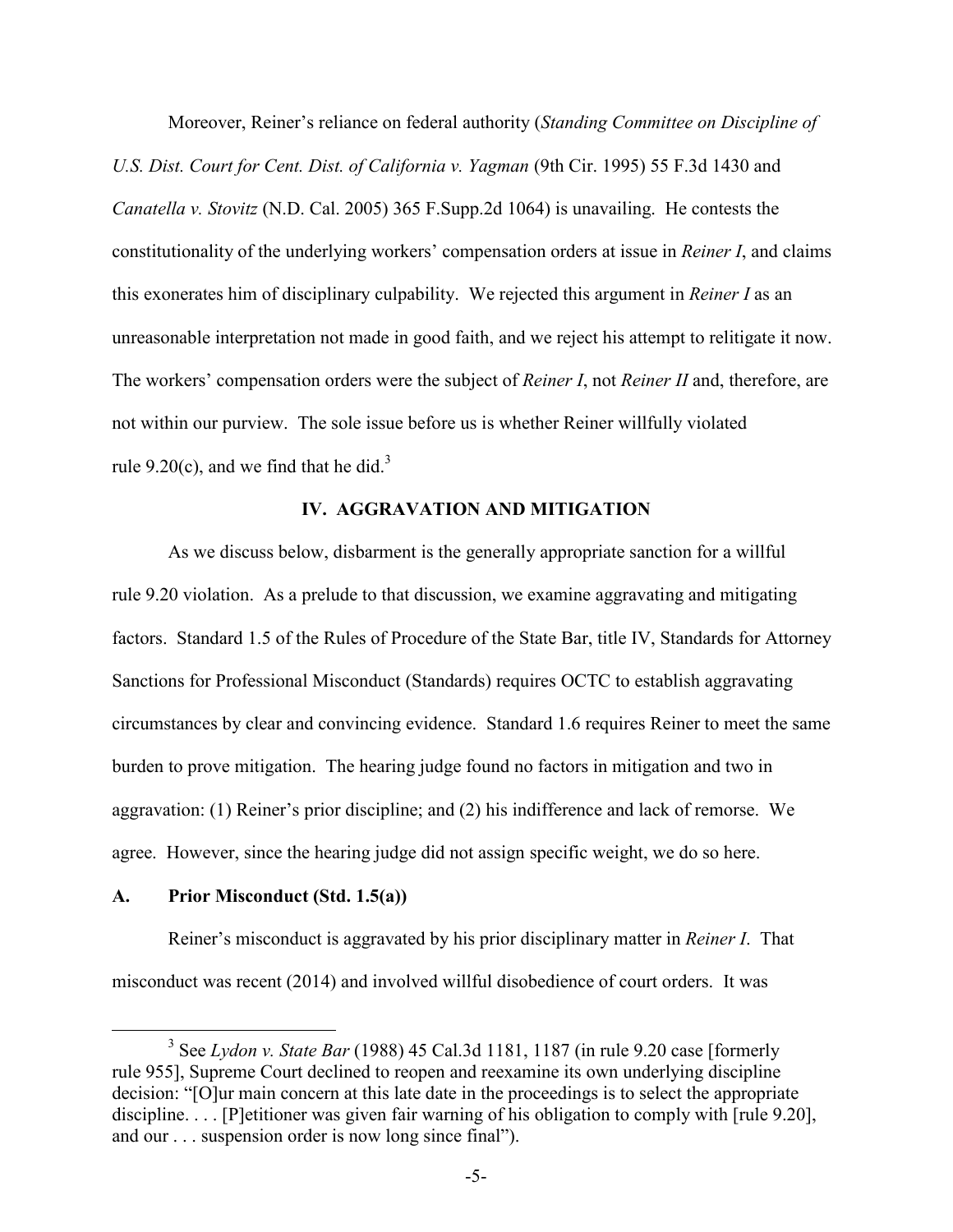aggravated by a finding of multiple acts of wrongdoing, indifference, and bad faith surrounding the misconduct. He received mitigation for a lack of prior discipline.

Reiner's current wrongdoing also involves willful disobedience of requirements set forth by court order. Given the similarity of the misconduct, we find the prior record of discipline to be a serious aggravating factor. It did not rehabilitate Reiner and prevent the misconduct we now review. (*In the Matter of Gadda* (Review Dept. 2002) 4 Cal. State Bar Ct. Rptr. 416, 443- 444 [similarity between prior and current misconduct shows lack of rehabilitation and renders previous discipline more serious aggravation].)

### **B. Indifference (Std. 1.5(k))**

The hearing judge found that Reiner demonstrated indifference by ignoring reminders from Probation of his obligation to comply with rule 9.20. As noted, we agree, but find additional, more significant aggravation based on his lack of insight and remorse. Reiner has shown no repentance, and has yet to file his compliance affidavit or indicate any intention of doing so. Instead, he makes disparaging remarks about everyone involved in his disciplinary cases. In his brief, he accuses the judges of this court of committing "intellectual dishonesty" in conducting their duties and engaging "in a professional lynching, as a favor for the Chairperson of the WCAB." Reiner also specifically accuses the hearing judge of "making faces" at him while he was testifying, which, he believes, is further evidence of a "lynching."

We agree with OCTC that Reiner's behavior demonstrates an unwillingness to consider the appropriateness of his own behavior and to acknowledge his wrongdoing. Instead, he casts blame on others. (*In the Matter of Katz* (Review Dept. 1991) 1 Cal. State Bar Ct. Rptr. 502, 511 ["The law does not require false penitence" but "it does require that the respondent accept responsibility . . . and come to grips with his culpability"].) Moreover, the tone and content of Reiner's remarks reflect an overall defiance and lack of respect for the discipline process and

-6-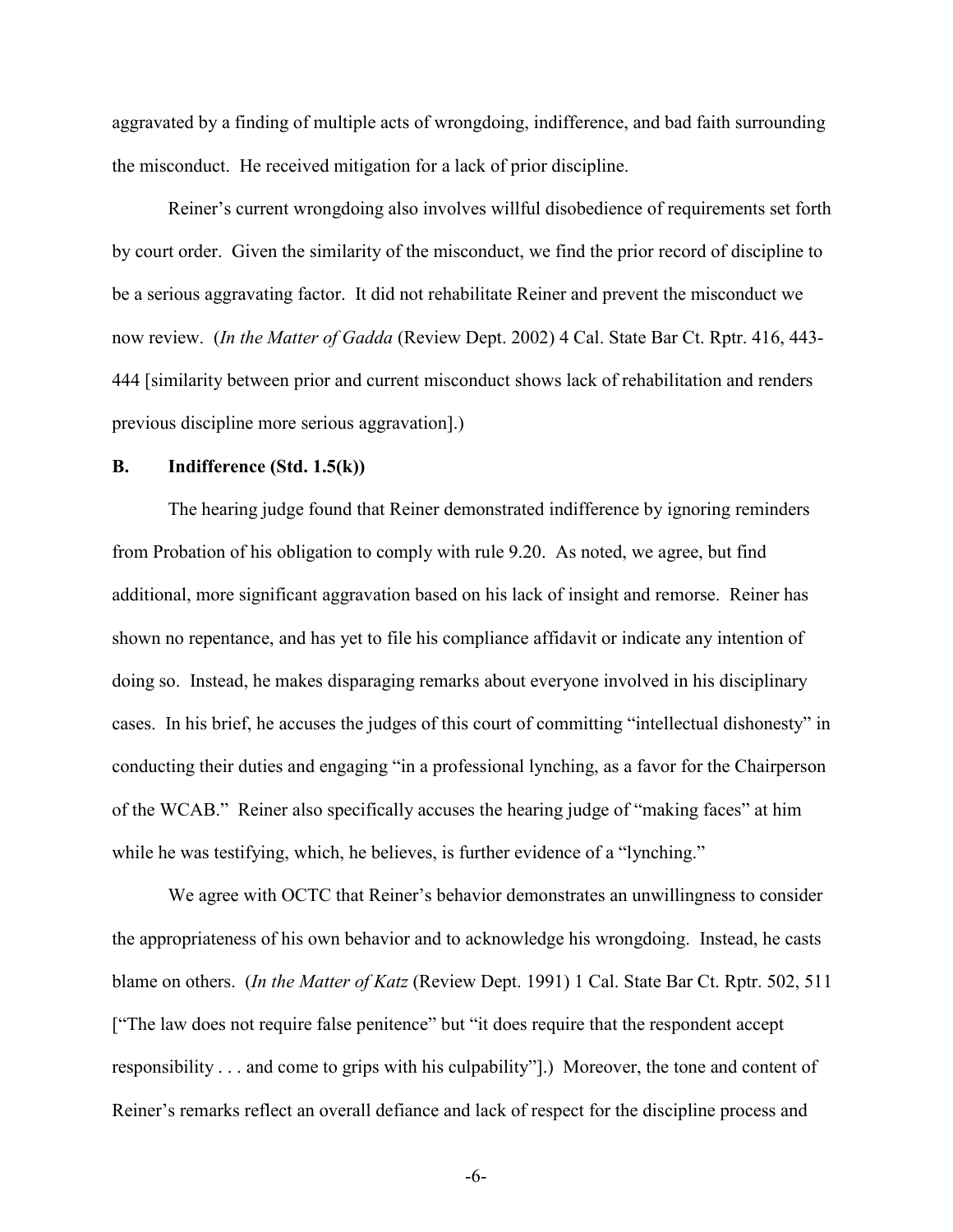court orders, which underscores the need to remove him from the profession. "Put simply, [Reiner] [has gone] beyond tenacity to truculence." (*In re Morse* (1995) 11 Cal.4th 184, 209.)

## **V. DISBARMENT IS THE APPROPRIATE DISCIPLINE**

The purpose of attorney discipline is not to punish the attorney, but to protect the public, the courts, and the legal profession; to preserve public confidence in the profession; and to maintain high professional standards for attorneys. (Std. 1.1.) Rule 9.20 serves "the critical prophylactic function of ensuring that all concerned parties—including clients, cocounsel, opposing counsel or adverse parties, and any tribunal in which litigation is pending—learn about an attorney's discipline." (*Hippard v. State Bar* (1989) 49 Cal.3d 1084, 1096; *Durbin v. State Bar* (1979) 23 Cal.3d 461, 467-468.) It also keeps this court and the Supreme Court apprised of the whereabouts of attorneys who are subject to our disciplinary authority. (*Lydon v. State Bar, supra,* 45 Cal. 3d at p. 1187.)

Reiner's misconduct in both *Reiner I* and *Reiner II* involves disobedience of court orders. The Supreme Court has harshly criticized attorneys who willfully violate court orders, deeming it difficult to imagine conduct more unbefitting an attorney. (See *Barnum v. State Bar* (1990) 52 Cal.3d 104, 112.) "Disobedience of a court order, whether as a legal representative or as a party, demonstrates a lapse of character and a disrespect for the legal system that directly relate to an attorney's fitness to practice law and serve as an officer of the court." (*In re Kelley* (1990) 52 Cal.3d 487, 495-496 citing *Maltaman v. State Bar, supra*, 43 Cal.3d at p. 951.) When an attorney disobeys a court order based on an unreasonable interpretation not made in good faith, public discipline is necessary to send a clear message to the bar, the courts, and the public that serious consequences will ensue.

In assessing the appropriate level of discipline for Reiner's violation of rule 9.20, the rule itself calls for strong disciplinary measures—disbarment or suspension. (Cal. Rules of Court,

-7-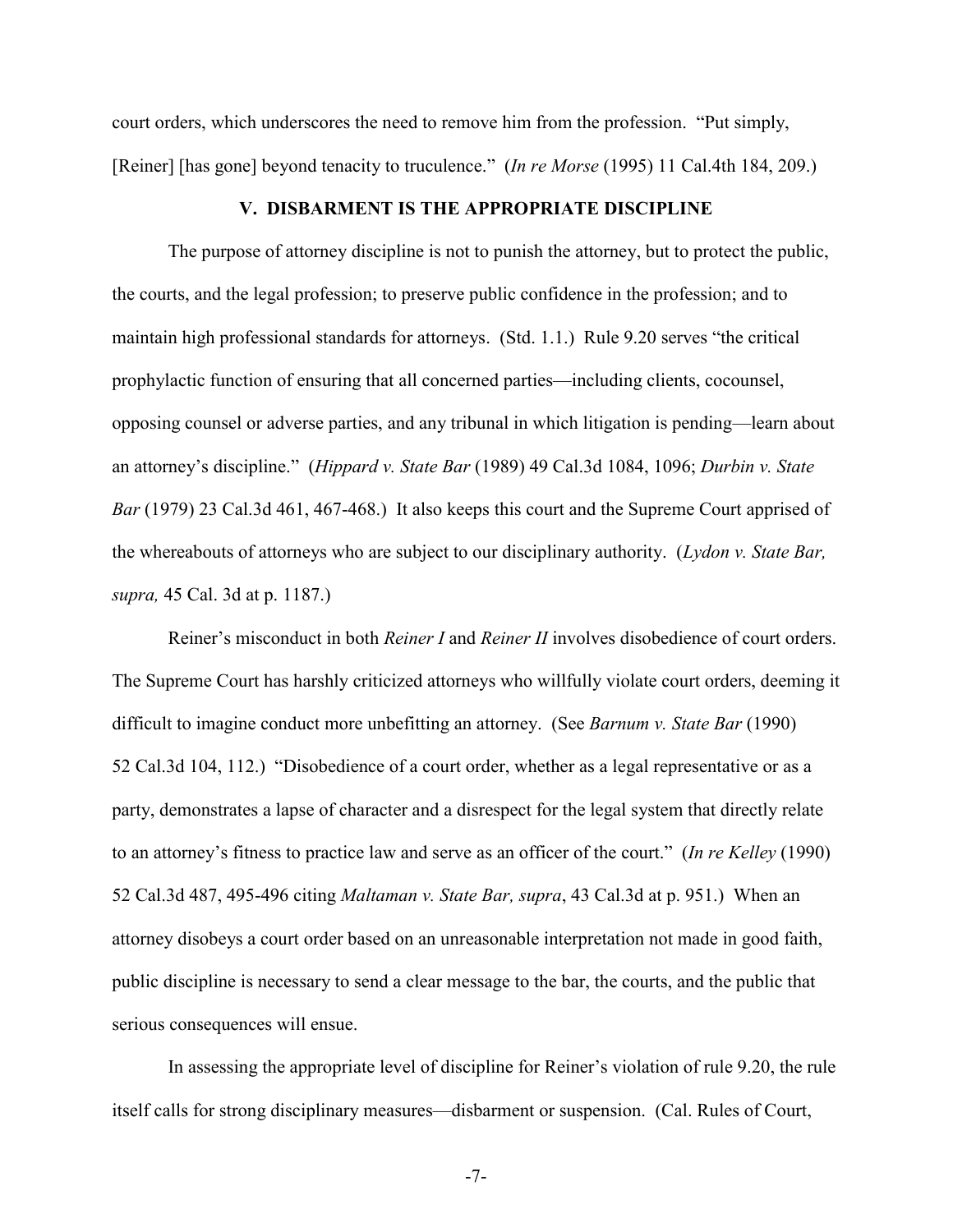rule 9.20(d).)<sup>[4](#page-7-0)</sup> Case law also supports significant discipline. Decisions by the Supreme Court reflect the view that disbarment is generally the appropriate sanction for a willful rule 9.20 violation. (*Bercovich v. State Bar* (1990) 50 Cal.3d 116, 131; *Powers v. State Bar* (1988) 44 Cal.3d 337, 342; *Lydon v. State Bar, supra,* 45 Cal.3d at p. 1188.)

Standard 1.1 states that one of the primary reasons for adoption of the standards was "to ensure consistency across cases dealing with similar misconduct and surrounding circumstances." We see no reason to depart from what appears to be the most consistently imposed sanction in recent cases under rule 9.20, especially in this case where Reiner has no mitigatingfactors but two in aggravation.<sup>5</sup> This is not a matter of Reiner lacking notice or knowledge of the court order. Rather, he acted willfully when, after receiving the order as well as several reminders, he elected not to comply with it. We find that Reiner has no justifiable basis for disobeying a final, binding, and enforceable order of the Supreme Court. Where an attorney evidences an indifference to the disciplinary system that is designed to protect the public, the courts, and the legal profession, we have not hesitated to recommend disbarment, and we do so here.

### **VI. RECOMMENDATION**

We recommend that Martin Barnett Reiner be disbarred from the practice of law and that his name be stricken from the roll of attorneys admitted to practice in California.

<span id="page-7-0"></span> $\overline{a}$ 

 $4$  As further evidence that a rule 9.20 violation is a serious offense, rule 9.20(d) provides that it may be punished as a contempt or a crime. (Cal. Rules of Court, rule 9.20(d).)

<span id="page-7-1"></span> $<sup>5</sup>$  The following cases all resulted in disbarment for willful violation of former rule 955:</sup> *Dahlman v. State Bar* (1990) 50 Cal.3d 1088, 1096 (attorney "evidenced an indifference to the disciplinary system that is designed to protect the public, the courts, and the legal profession"); *Bercovich v. State Bar, supra,* 50 Cal.3d at pp. 122, 133 (attorney's "continuing disregard of his . . . obligations under Rule 955 . . . demonstrates an inexcusable indifference to his responsibilities as a member of the Bar" and "mere suspension" inadequate to protect public); and *Powers v. State Bar, supra,* 44 Cal.3d at p. 341 (attorney demonstrated complete indifference to professional obligations).